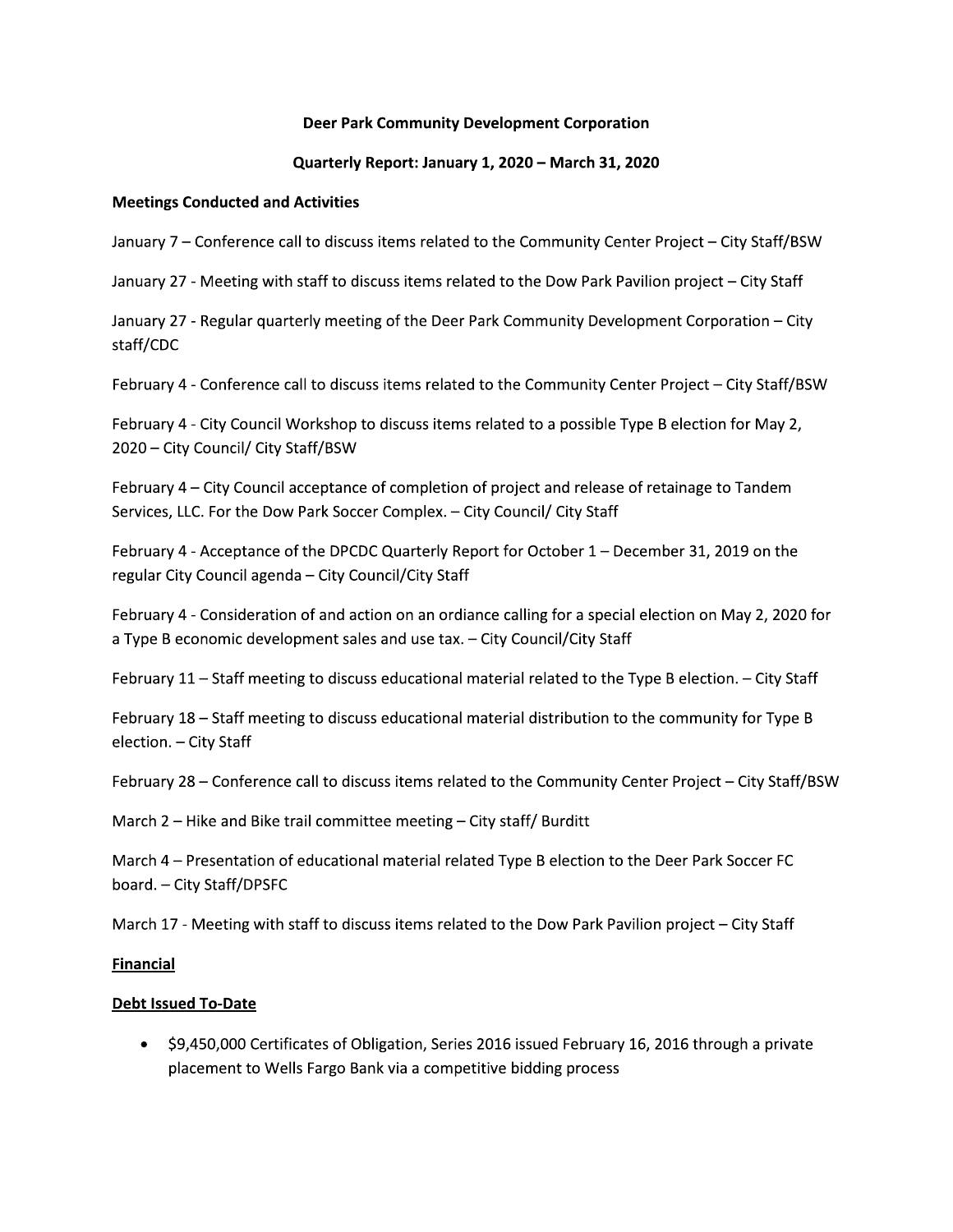- \$2,700,000 Certificates of Obligation, Series 2017 issued February 14, 2017 through a private placement to First National Bank Texas via a competitive bidding process
- Note: the \$5,850,000 authorized for the Community Center Expansion/Renovation has not yet been issued pending a decision on how to proceed with the project
- In an agreement between the City of Deer Park and the DPCDC, the City agreed to issue and sell certificates and the DPCDC agreed to make payments to the City in amounts sufficient to pay the principal of and interest on the certificates

## Deer Park Community Development Corporation (Fund 850)

This fund records the sales tax revenues, operating expenditures, including bond issuance costs, and debt service payments.

## **Revenues:**

Sales & Use Tax Revenues:

 $1Q(12/31/19) = $328,075.04$  $2Q(03/31/20) = $892,983.93$ 

Total Fiscal YTD = <u>\$1,221,058.97</u>

Investment Revenue:

 $1Q(12/31/19) = $866.36$ 2Q (03/31/20) = \$850.10

Total Fiscal YTD =  $$1,716.46$ 

• Total Fiscal YTD Revenues as of 03/31/20: \$1,222,775.43 (preliminary and unaudited)

#### **Expenditures:**

Total Fiscal YTD Expenditures as of 03/31/20: \$0.00 (preliminary and unaudited)  $\bullet$ 

#### **Bond Fund - Certificates of Obligation (Fund 307)**

This fund records the bond proceeds of the \$9,450,000 Certificates of Obligation, Series 2016 and the \$2,700,000 Certificates of Obligation, Series 2017 and all related capital project expenditures, including pay-as-you-go funding.

#### **Revenues:**

Investment Revenue:

 $1Q(12/31/19) = $1,196.14$  $2Q(03/31/20) = $ 951.08$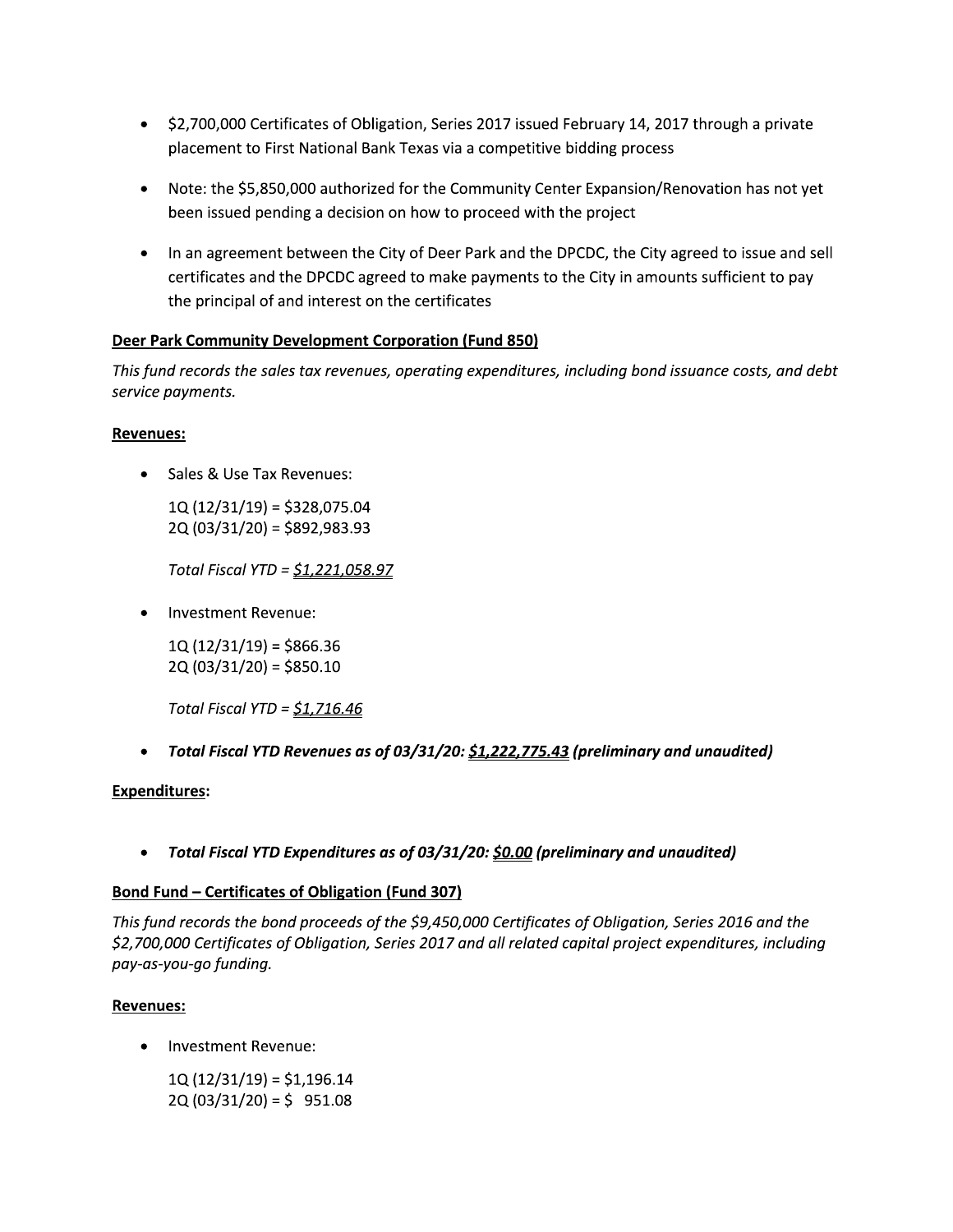Total Fiscal YTD = <u>\$2,147.22</u>

Total Fiscal YTD = <u>\$2,147.22</u><br>
• Total Fiscal YTD Revenues as of 03/31/20: <u>\$2,147.22</u> (preliminary and unaudited)<br>
• Consulting Architect Fee<br>
1Q (12/31/19) = \$5,000.00<br>
⊙ Community Center = \$5,000.00

## Expenditures:

- Consulting Architect Fee
	- $1Q(12/31/19) = $5,000.00$ 
		- $\circ$  Community Center = \$5,000.00

 $2Q(03/31/20) = $32,062.08$ 

- $\circ$  Hike & Bike = \$10,050.00 \*
- $\circ$  Community Center = \$22,012.08

Total Fiscal YTD = <u>\$37,062.08</u>

- - \* Pay-As-You Go Funded Projects; funding will be transferred from the DPCDC (Fund 850)

#### **Additional Funding**

2Q (03/31/20) = \$32,062.08<br>
bike & Bike = \$10,050.00 \*<br>
community Center = \$22,012.08<br>
Total Fiscal YTD = <u>\$37,062.08</u><br>
Total Fiscal YTD Expenditures as of 03/31/20: <u>\$37,062.08</u> (preliminary and unaudited)<br>
\* Pay-As-You Certain project costs have or are expected to exceed the total amount appropriated by the authorized Type B funding. Th response, the City Council has approved several budget amendments to provide the additional resources to fund these projects. The following reports the total amounts approved for the respective projects:

- $\circ$  Dow Park = \$231,119.00
- $\circ$  Maxwell Center = \$33,800.00
- $\circ$  Girls Softball = \$538,319.00
- $\circ$  Soccer Fields = \$396,247.00

Total Budget Amendments = <u>\$1,199,485.00</u>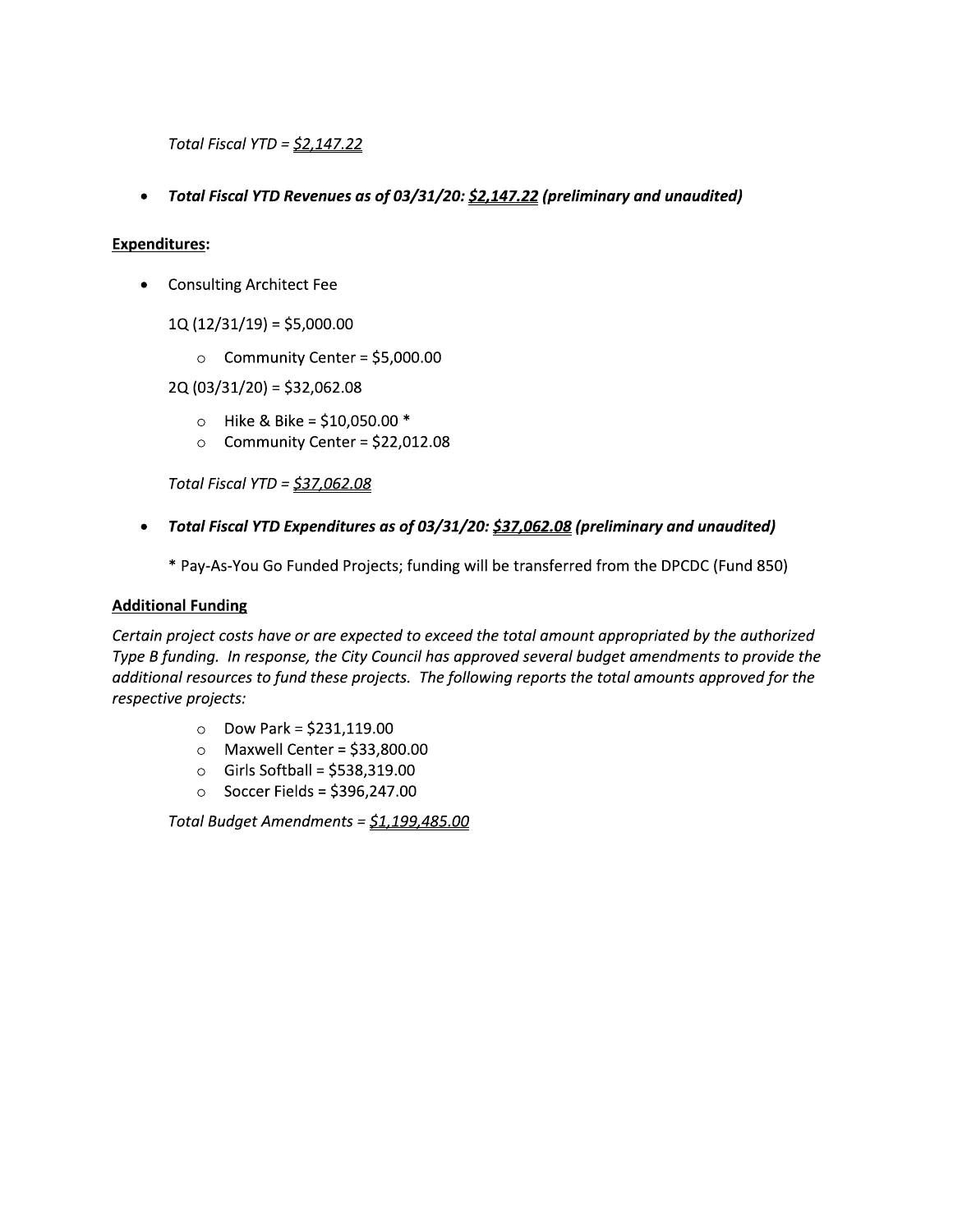#### Deer Park Community Development Corporation

#### Quarterly Report: October 1, 2019 - December 31, 2019

#### **Meetings Conducted and Activities**

October 15 – Consideration of an action on appointing four members to the DPCDC on the regular City Council agenda - City Council/City staff

October 16 – Meeting with City Staff to begin looking at options for additional parking at the Deer Park Soccer Complex and Girls Softball Complex - City staff

October 16 - Meeting to discuss items related to the Community Center Project - City staff/BSW

October 23 - Meeting with Halff to discuss current status of hydromulched fields at Deer Park Soccer Complex - City Staff/Halff

October 25 - Meeting with City staff to discuss possible designs and requirements for additional parking at Deer Park Soccer, Girls Softball, and Spencerview Athletic Complexes - City Staff

October 28 – Regular quarterly meeting of the Deer Park Community Development Corporation – City staff/CDC

November 5 – Acceptance of the DPCDC Quarterly Report for July  $1$  – September 30, 2019 on the regular City Council agenda - City Council/City Staff

November 5 - Consideration of and action on Agreement with Burditt Consultants for Professional Services Development of Construction and Design Services of Phase 1 Hike and Bike Trails on regular City Council agenda - City Council/City Staff

November 6 – Conference call to discuss items related to the Community Center Project – City Staff/BSW

November 11 - Meeting to discuss items related to the Community Center Presentation - City staff/BSW

November 11 - Joint workshop for the City Council, Deer Park Community Development Corp., Parks and Recreation Commission to discuss items related to Community Center project. -CC/DPCDC/PARC/City Staff/BSW

November 12 - Conference Call to discuss items related to the Deer Park Soccer Complex - City Staff/Halff

November 18 - Meeting with City staff to update information on the DPCDC web pages. - City Staff

November 21 - Meeting with Burditt Consultants to discuss construction phase of architectural services for the Hike and Bike Trails - Burditt/City Staff

November 25 – Meeting with construction expert for items related to the Dow Park Pavilion project – City Staff/Construction expert

December 4 – Meeting to discuss parking requirements for the Deer Park Community Center – City Staff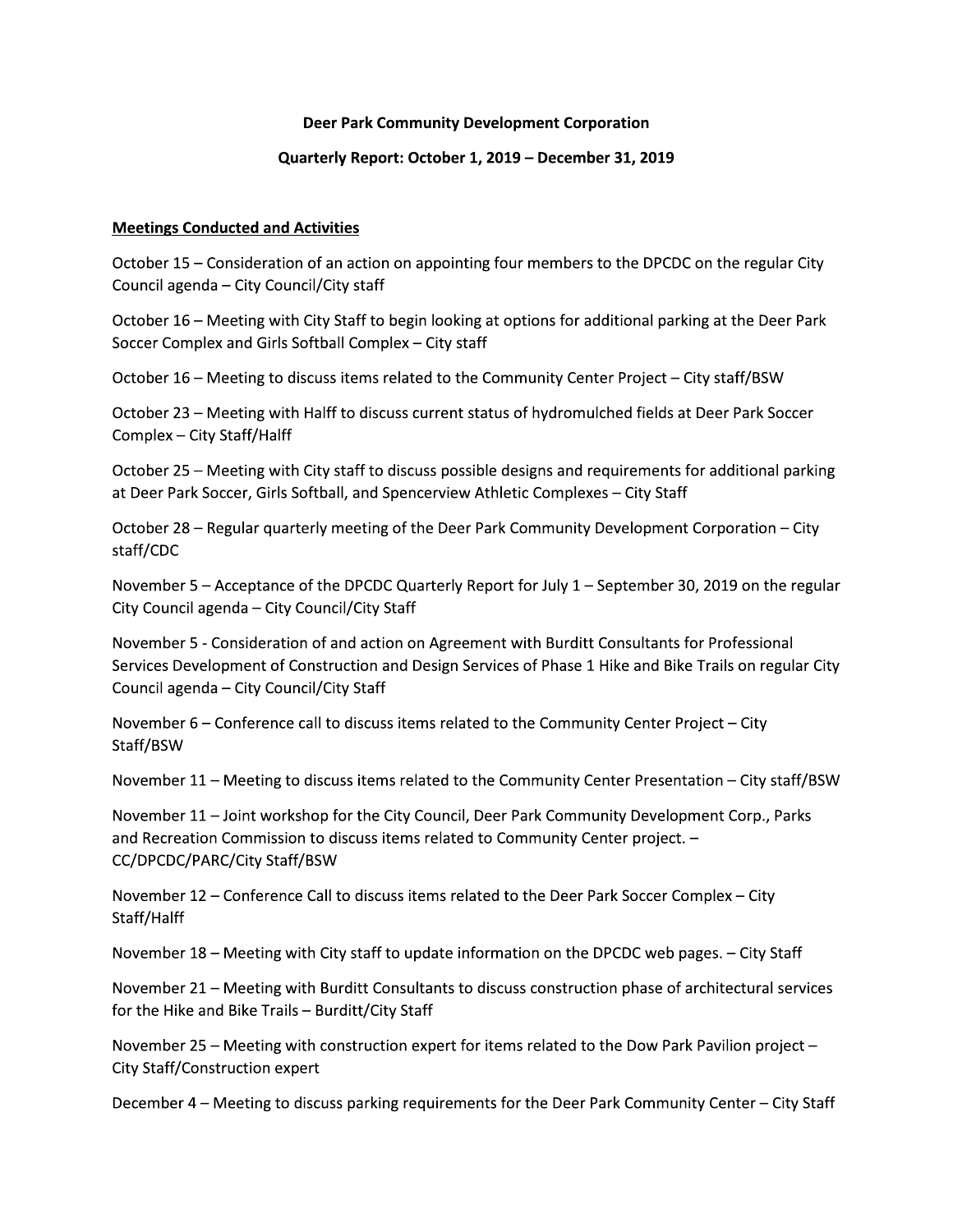December 4 – Staff meeting concerning Hike and Bike Trail and proposed pipeline easement – City Staff

December 4 - Conference call concerning Community Center Presentation - BSW/City Staff

December 27 – Site visit of bridge in Pasadena as potential design for Spencerview Bridge Project – City Staff

# **Financial**

# **Debt Issued To-Date**

- \$9,450,000 Certificates of Obligation, Series 2016 issued February 16, 2016 through a private placement to Wells Fargo Bank via a competitive bidding process
- \$2,700,000 Certificates of Obligation, Series 2017 issued February 14, 2017 through a private placement to First National Bank Texas via a competitive bidding process
- Note: the \$5,850,000 authorized for the Community Center Expansion/Renovation has not yet  $\bullet$ been issued pending a decision on how to proceed with the project
- In an agreement between the City of Deer Park and the DPCDC, the City agreed to issue and sell certificates and the DPCDC agreed to make payments to the City in amounts sufficient to pay the principal of and interest on the certificates

## Deer Park Community Development Corporation (Fund 850)

This fund records the sales tax revenues, operating expenditures, including bond issuance costs, and debt service payments.

## **Revenues:**

- Sales & Use Tax Revenues:  $\bullet$ 
	- $1Q(12/31/19) = $292,656.97$

Total Fiscal YTD = \$292,656.97

Investment Revenue:

 $1Q(12/31/19) = $866.36$ 

Total Fiscal YTD =  $$866.36$ 

Total Fiscal YTD Revenues as of 12/31/19: \$293,523.33 (preliminary and unaudited)